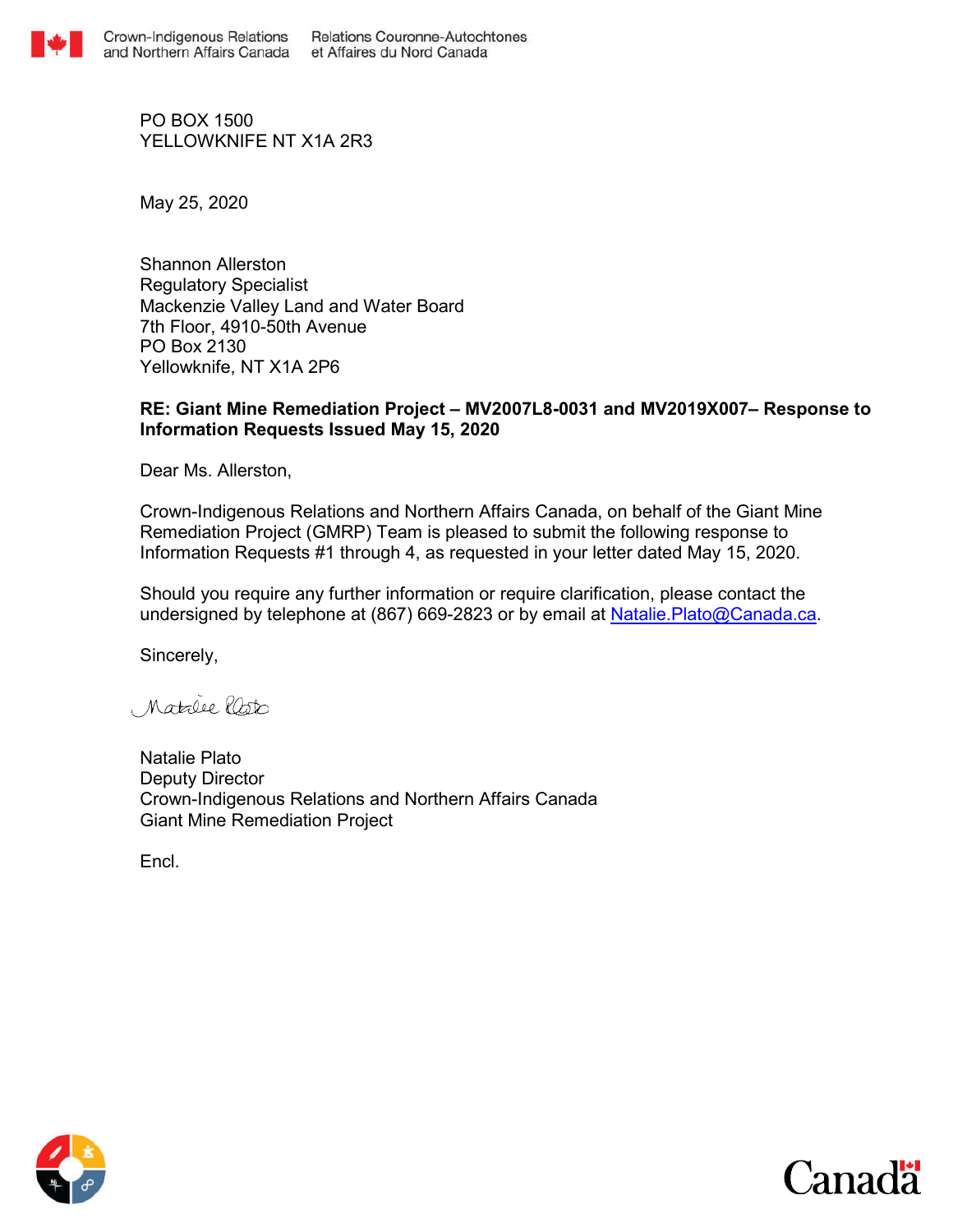### **Draft Water Licence Review – Information Requests Issued May 15, 2020**

**Information Request 1:** The GMRP is to provide a list of Engineered Structures for the Project that could be listed in the definition of Engineered Structures. If unable to do so, please explain why?

### **Response:**

Please see Table 1, a list of Engineered Structures for the Giant Mine Remediation Project (GMRP).

### **Table 1. List of Engineered Structures for GMRP**

| <b>Engineered Structure</b>                                            |
|------------------------------------------------------------------------|
| Underground mine workings                                              |
| Freeze system                                                          |
| Pit fill and cover(s)                                                  |
| Soil cover(s)                                                          |
| Nearshore sediment cover                                               |
| Surface water management sumps/pond/channels/culverts                  |
| <b>Baker Creek channel/banks</b>                                       |
| Tailings Containment Area (TCA) covers                                 |
| <b>TCA spillways</b>                                                   |
| Foreshore tailings cover                                               |
| Dams                                                                   |
| Water Treatment Plant and outfall system                               |
| <b>Water crossings</b>                                                 |
| Non-hazardous waste landfill and associated stormwater management pond |
| <b>Effluent Treatment Plant</b>                                        |

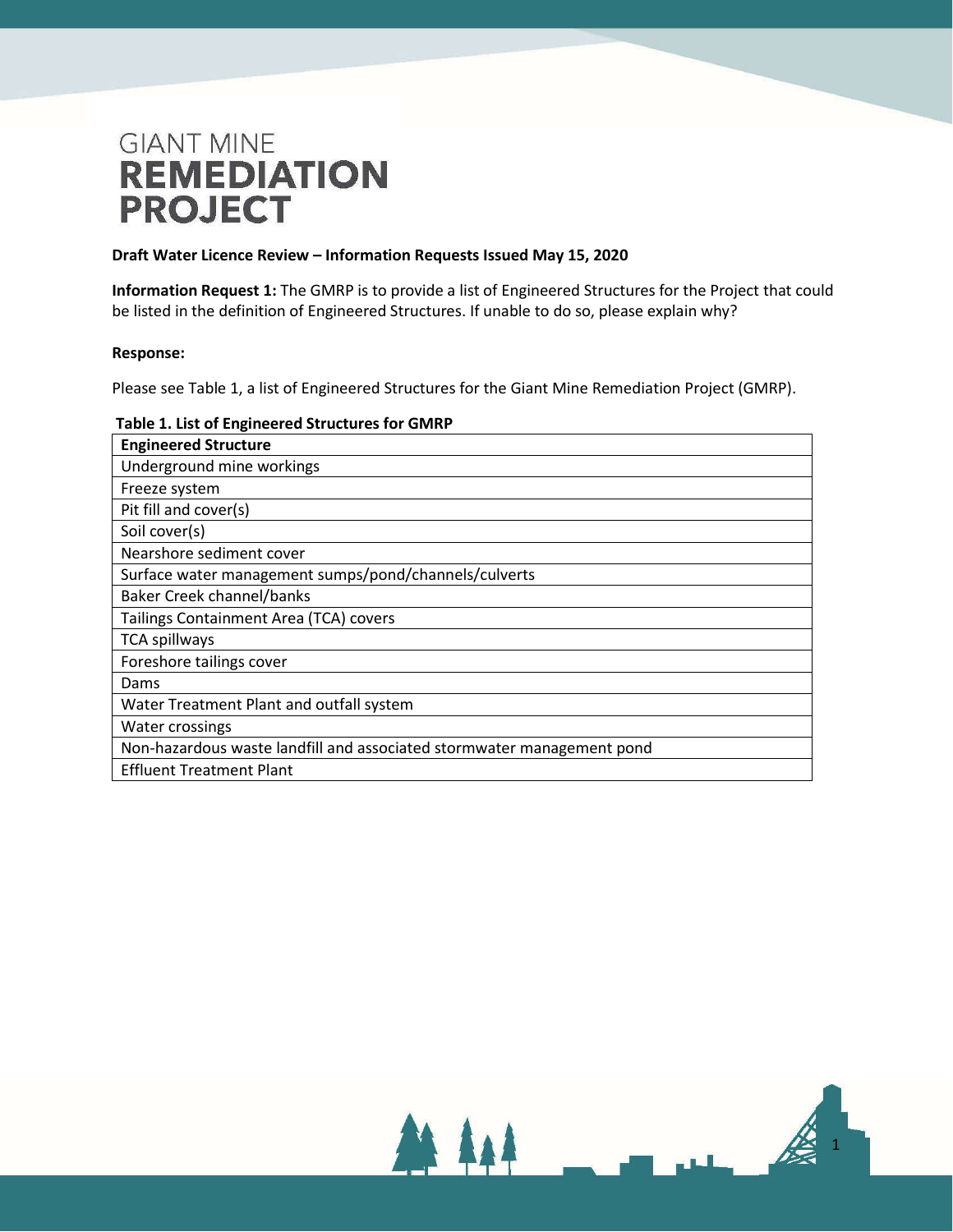**Information Request 2**: With respect to Contact Water, can the GMRP explain why this definition must be limited to "within the developed areas" in addition to Engineered Structures? Are there specific Engineered Structures outside of the developed areas to which the definition of Contact Water should not apply? Also, if the definition of Engineered Structures does not include non-engineered components of the Project, such as areas of removed contaminated soils (i.e. the South Pond relocation), does the definition of Contact Water apply to those?

## **Response:**

- 1) The reason the definition of Contact Water must include 'within the Developed Areas' is to provide clarity on a spatial boundary for management of Contact Water. Both the Closure and Reclamation Plan (CRP) and the Water Management and Monitoring Plan outline that contact water in the developed areas will be managed to the extent practical. Specifically, the Water Management and Monitoring Plan stated that one of the objectives of the plan is to 'manage contact water (i.e., water in contact with Developed Areas as defined in the CRP) and non-contact water (i.e., water not in contact with Developed Areas and runoff from remediated areas) separately to the extent practical'. This is also consistent with Environment and Climate Change Canada (ECCC) comments from September 3, 2019 and follow-up to Tech Session 1: Information Request 2 from ECCC.
- 2) Yes, there are Engineered Structures outside the Developed Areas (for example, a water crossing for Baker Creek).
- 3) Yes, the definition of Contact Water was intended to include areas that came in contact with Waste. This includes contaminated soils, prior to remediation.

Based on questions and responses to Question 2 and 3, the GMRP realizes that the introduction of the term' Engineered Component' and then 'Engineered Structure' in the revised definitions of Contact Water that were proposed through the draft Water License review (see Table 1) may have complicated the interpretation. The GMRP suggests the following edit: Contact Water - *Runoff or Seepage from Engineered Structure(s) that has encountered Wastewater and/or Waste within the Developed areas as defined in the Closure and Reclamation Plan.* 

Additionally, the GMRP would like to provide clarification regarding the management of Contact Water. The Project agrees with Board staff's use of "Runoff" as a general term to include the overland flow of Water or Wastewater that occurs when precipitation, meltwater, or other Water is not absorbed by the land. The water management concept described in the Water Management and Monitoring Plan is that the existing water management system, which collects and treats runoff from the majority of the Developed Areas will remain in place as remediation begins. As areas are remediated, natural drainage patterns will be restored and runoff will transition from contact water to non-contact water, allowing for runoff to drain to Baker Creek and Yellowknife Bay. The GMRP's strategy is that remediation efforts will transition more and more of the site runoff to be considered non-contact water, resulting in only a small

2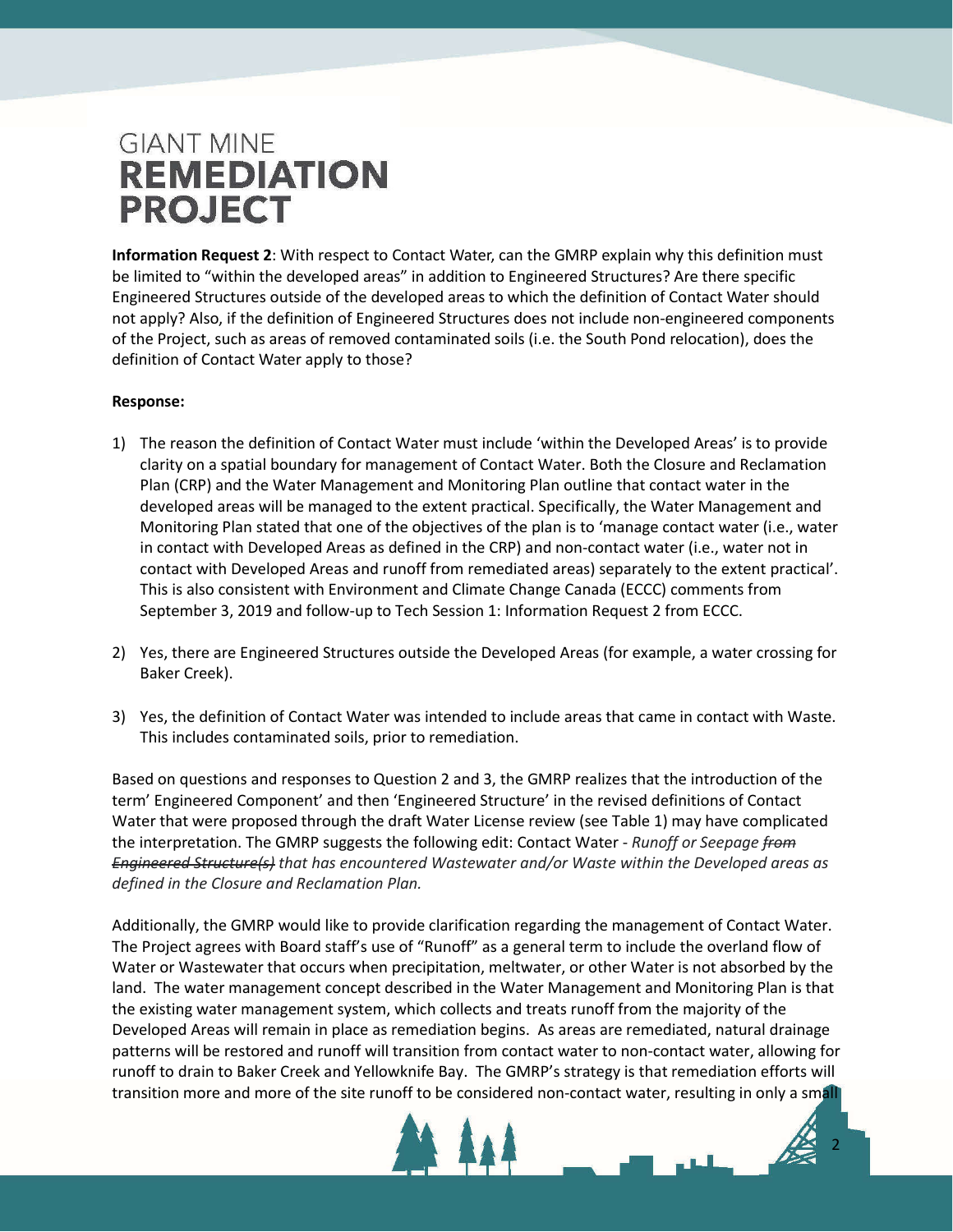area of runoff that will require collection and treatment in the long-term.

Post remediation, runoff from a sub-set of Engineered Structures will be tested to confirm the water is not in contact with waste (i.e. has become non-contact water) and is suitable for direct discharge to the receiving environment: TCA Covers, Pit Covers, Landfill, South Pond. This will be confirmed by applying the Surface Water Runoff Criteria. The use of the 'surface runoff criteria' language was therefore deliberate here as this would no longer be considered contact water. It would therefore not be appropriate to accept the language 'Discharge criteria for Contact Water' as is proposed in the draft Water Licence. Potential changes to the Water Licence conditions related to contact water are proposed in Table 3.

In conclusion the GMRP proposes a refined definition of Contact Water (see Table 2) and further clarification regarding terminology in the MVLWB Draft Water Licence as provided in Table 2.

| Original Definition from    | Draft Water Licence             | <b>GMRP Revision 1 (April</b> | <b>GMRP Revision 2</b>   |
|-----------------------------|---------------------------------|-------------------------------|--------------------------|
| GMRP (January 2019)         | definition (March 2020)         | 2020)                         | (May 2020)               |
| Contact Water: water in     | <b>Contact Water: Runoff or</b> | Runoff or Seepage from        | <b>Runoff or Seepage</b> |
| contact with Developed      | seepage from Engineered         | Engineered Structure(s)       | from Engineered          |
| Areas as defined in the CRP | Components that have or         | that has encountered          | Structure(s) that has    |
| (Water Management and       | may have encountered            | Wastewater and/or             | encountered              |
| Monitoring Plan pg 1-3)     | wastewater and/or waste         | Waste within the              | Wastewater and/or        |
|                             |                                 | Developed areas as            | Waste within the         |
|                             |                                 | defined in the Closure        | Developed areas as       |
|                             |                                 | and Reclamation Plan.         | defined in the Closure   |
|                             |                                 |                               | and Reclamation Plan.    |
| Non-Contact Water: water    | No change                       |                               |                          |
| not in contact with         |                                 |                               |                          |
| Developed Areas and runoff  |                                 |                               |                          |
| from remediated areas       |                                 |                               |                          |
| Wastewater: any Water       | Wastewater: any Water           | No change                     | No change                |
| that is generated by GMRP   | that is generated by GMRP       |                               |                          |
| activities or originates    | activities or originates        |                               |                          |
| within the GMRP boundary    | within the GMRP boundary        |                               |                          |
| and requires treatment or   | and requires treatment or       |                               |                          |
| management, including       | management, including but       |                               |                          |
| Seepage, Minewater, and     | not limited to Seepage,         |                               |                          |
| Effluent                    | Contact Water, Minewater,       |                               |                          |
|                             | Sewage, Greywater and           |                               |                          |
|                             | Effluent                        |                               |                          |

| Table 2: Changes in definition of Contact Water and Wastewater through the draft Water Licence |  |
|------------------------------------------------------------------------------------------------|--|
| review                                                                                         |  |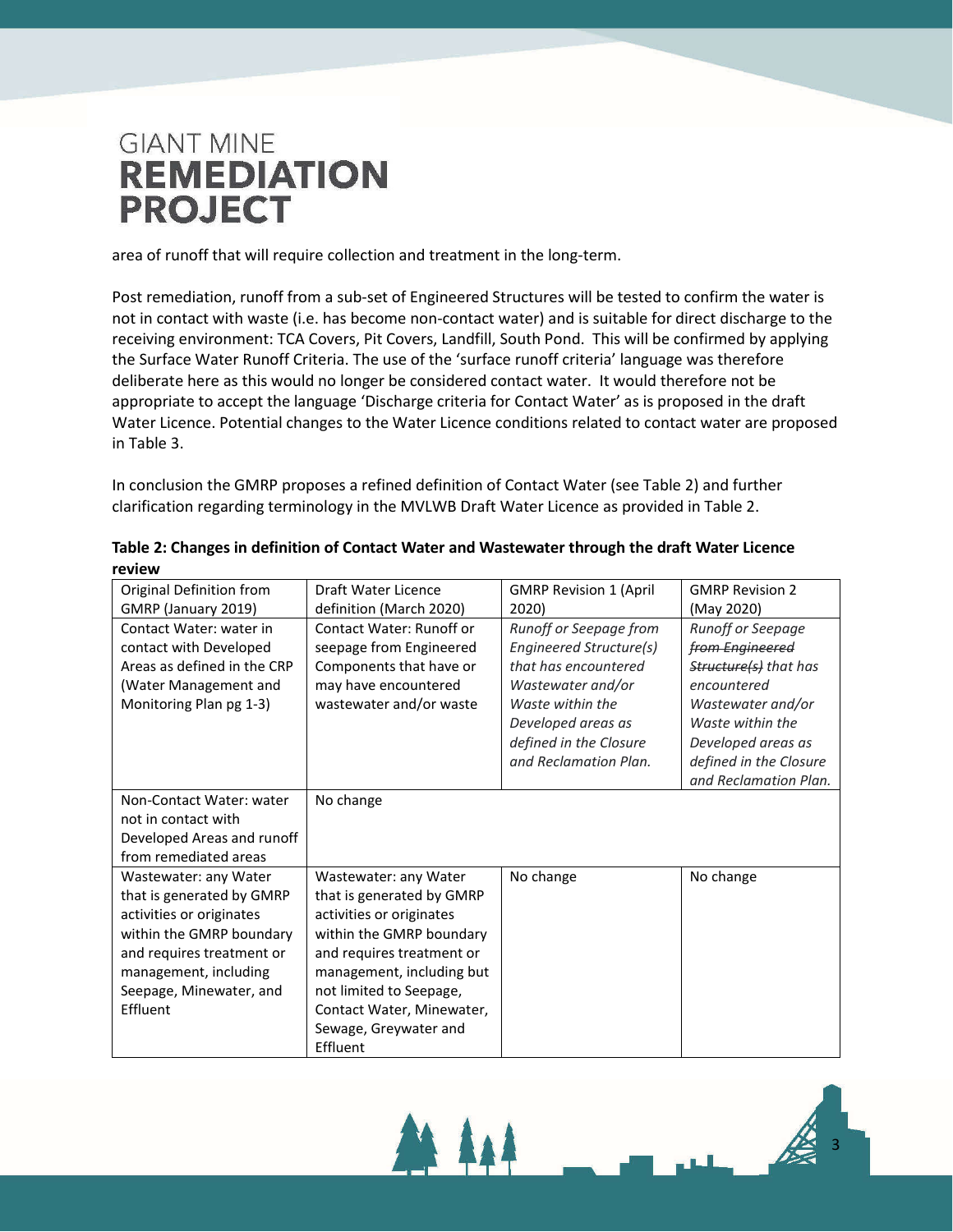| Table 3. Draft Water Licence conditions related to Contact Water and consequences for definition |  |
|--------------------------------------------------------------------------------------------------|--|
| changes                                                                                          |  |

| <b>Water Licence</b>             | <b>Original Condition</b>                                                                                                                                                                                                                                                                                                                                                                                                               | Change to Water Licence condition                                                                                                                                                                                                                                                                                                                                                                                                         |
|----------------------------------|-----------------------------------------------------------------------------------------------------------------------------------------------------------------------------------------------------------------------------------------------------------------------------------------------------------------------------------------------------------------------------------------------------------------------------------------|-------------------------------------------------------------------------------------------------------------------------------------------------------------------------------------------------------------------------------------------------------------------------------------------------------------------------------------------------------------------------------------------------------------------------------------------|
| Conditions                       |                                                                                                                                                                                                                                                                                                                                                                                                                                         |                                                                                                                                                                                                                                                                                                                                                                                                                                           |
| referring to                     |                                                                                                                                                                                                                                                                                                                                                                                                                                         |                                                                                                                                                                                                                                                                                                                                                                                                                                           |
| Contact Water                    |                                                                                                                                                                                                                                                                                                                                                                                                                                         |                                                                                                                                                                                                                                                                                                                                                                                                                                           |
| Part F, 16.                      | The Licensee shall construct, operate, and maintain<br>all Engineered Components to the design<br>specifications and engineering standards, such<br>that: $\dots$<br>b) Any Seepage or Contact Water from the facility<br>to the Receiving Environment that does not meet<br>the Discharge criteria for Contact Water, as<br>specified in the Water Management and<br>Monitoring Plan shall be collected and returned<br>for treatment; | b) Any Seepage or Contact Water<br>from the facility to the Receiving<br>Environment that does not meet the<br>Discharge criteria for Contact Water<br>Surface Runoff Criteria, as specified in<br>the Water Management and<br>Monitoring Plan shall be collected and<br>returned for treatment;                                                                                                                                          |
| Part F, 32.                      | The Licensee shall ensure that Seepage and<br>Contact Water are managed in accordance with<br>the approved Water Management and Monitoring<br>Plan.                                                                                                                                                                                                                                                                                     | No change needed                                                                                                                                                                                                                                                                                                                                                                                                                          |
| Part F, 33.                      | The Licensee shall ensure that Discharges of<br>Contact Water to the Receiving Environment are<br>not acutely toxic to aquatic life as described in the<br>Water Management and Monitoring Plan and<br>determined at SNP 43-26a, 43-26b, 43-26c, 43-34,<br>43-35, 43-36, 43-37, 43-38, 43-39, 43-40, 43-41,<br>43-42, 43-43, and 43-44.                                                                                                 | The GMRP proposes the condition be<br>revised as follows: "The Licensee shall<br>ensure that Discharges of Contact<br>Water to the Receiving Environment<br>are not acutely toxic to aquatic life as<br>described in the Water Management<br>and Monitoring Plan."                                                                                                                                                                        |
| Part F, 34.                      | A minimum of five days prior to commencing<br>Discharge of Contact Water to the Receiving<br>Environment, the Licensee shall submit the<br>Surveillance Network Program Water quality data<br>to the Board and an Inspector to confirm Discharge<br>criteria for Contact Water specified in Water<br>Management and Monitoring Plan, can be met.                                                                                        | A minimum of five days prior to<br>commencing Discharge of Contact<br>Water to the Receiving Environment<br>(at SNP stations identified in Part F,<br>33), the Licensee shall submit the<br>Surveillance Network Program Water<br>quality data to the Board and an<br>Inspector to confirm Discharge criteria<br>for Contact Water Surface Runoff<br>Criteria specified in Water<br><b>Management and Monitoring Plan,</b><br>can be met. |
| Schedule 1,<br>Condition 1 2. B) | A summary of management and monitoring<br>activities conducted in accordance with the                                                                                                                                                                                                                                                                                                                                                   | No change                                                                                                                                                                                                                                                                                                                                                                                                                                 |

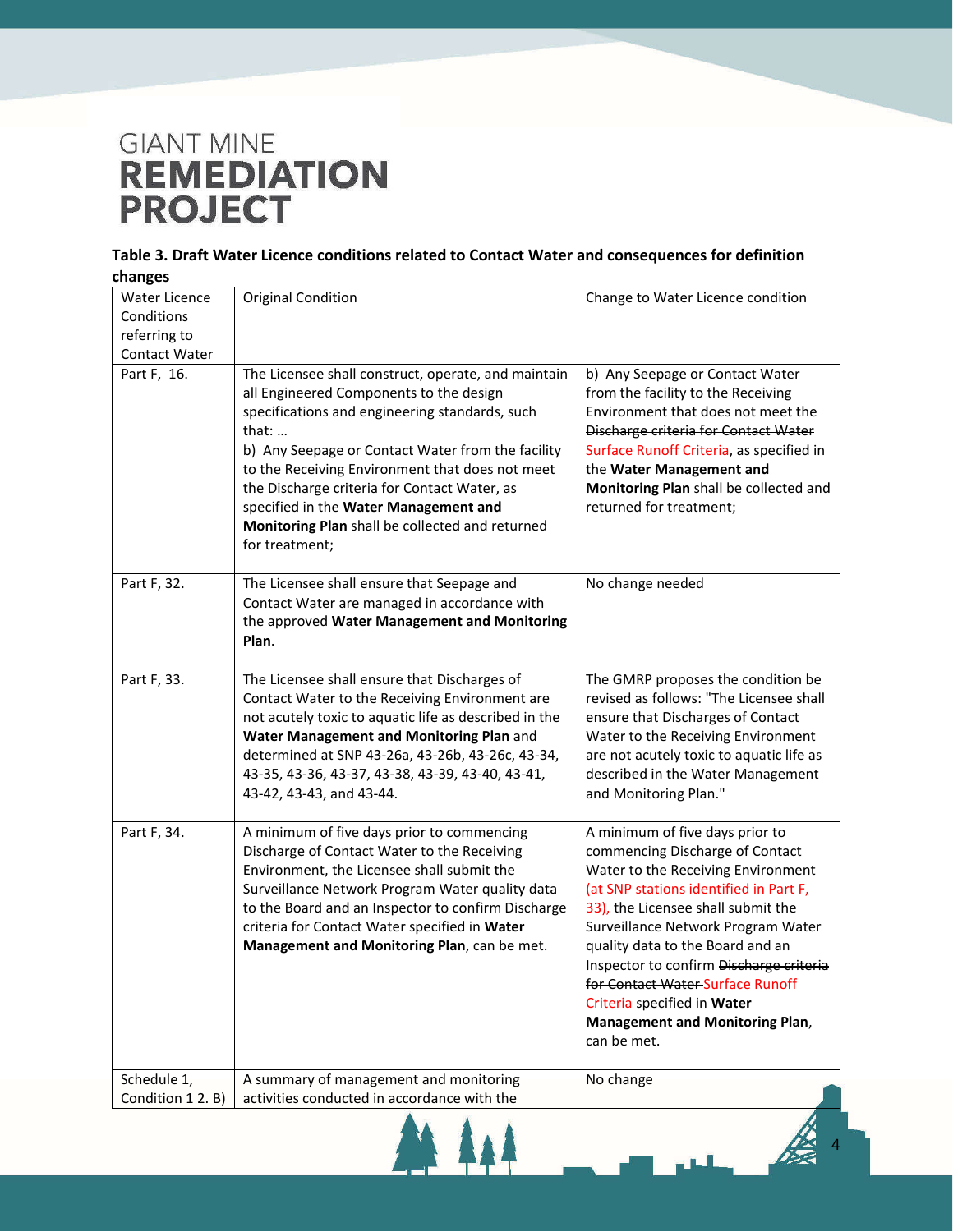| iv.                                     | approved Water Management and Monitoring<br>Plan as required in Part F, condition 4 of this<br>Licence, undertaken during the previous calendar<br>year, including<br>The monthly and annual quantities in cubic metres<br>of any Contact Water collected or managed and its<br>source;                                                                                                                                                                                                                                                                                                                                                                                                                                                                                                                                                                                                                                                                                                             |                                                                                                                                                                                                                                                                                                                                              |
|-----------------------------------------|-----------------------------------------------------------------------------------------------------------------------------------------------------------------------------------------------------------------------------------------------------------------------------------------------------------------------------------------------------------------------------------------------------------------------------------------------------------------------------------------------------------------------------------------------------------------------------------------------------------------------------------------------------------------------------------------------------------------------------------------------------------------------------------------------------------------------------------------------------------------------------------------------------------------------------------------------------------------------------------------------------|----------------------------------------------------------------------------------------------------------------------------------------------------------------------------------------------------------------------------------------------------------------------------------------------------------------------------------------------|
| Schedule 1,<br>Condition 12. E)<br>iii. | A summary of management and monitoring<br>activities conducted in accordance with the<br>approved Tailings Management and Monitoring<br>Plan, required in Part F, condition 10 of this<br>Licence, undertaken during the previous calendar<br>year, including:<br>i. A summary of any activity-specific updates to the<br>Tailings Management and Monitoring Plan;<br>ii. A report on the annual review of quantifiable<br>performance objectives and criteria for any Dams,<br>identified by the Engineer of Record;<br>iii. A summary and interpretation of monitoring<br>results, including cover performance, monitoring<br>for Contact Water quantity and criteria,<br>comparisons between Contact Water<br>quality/quantity and expectations; and<br>iv. A summary of Action Level exceedances and a<br>description of actions taken in response to Action<br>Level exceedances including any response or<br>corrective action taken to verify Part F, condition 1<br>of this Licence is met. | iii. A summary and interpretation of<br>monitoring results, including cover<br>performance, monitoring for runoff<br>quality Contact Water quantity and<br>eriteria, and comparisons to the<br>surface runoff criteria from the Water<br><b>Management and Monitoring Plan</b><br>between Contact Water<br>quality/quantity and expectations |
| Schedule 3,<br>Condition 1 d) ii.<br>Α. | Relevant background information used to inform<br>the design, including, as is relevant<br>ii. A description of the results or recommendations<br>from any site-specific or Engineered Component-<br>specific studies, modelling or testing and how they<br>are addressed by the proposed design including,<br>but not limited to:<br>a. The results of programs to characterize<br>soil, rock, geochemistry, Groundwater,<br>ground ice, and ground temperature<br>conditions to the depth expected to be<br>affected by the proposed activity, beneath<br>the footprint of all containment and                                                                                                                                                                                                                                                                                                                                                                                                    | No change, this refers to current<br>conditions                                                                                                                                                                                                                                                                                              |

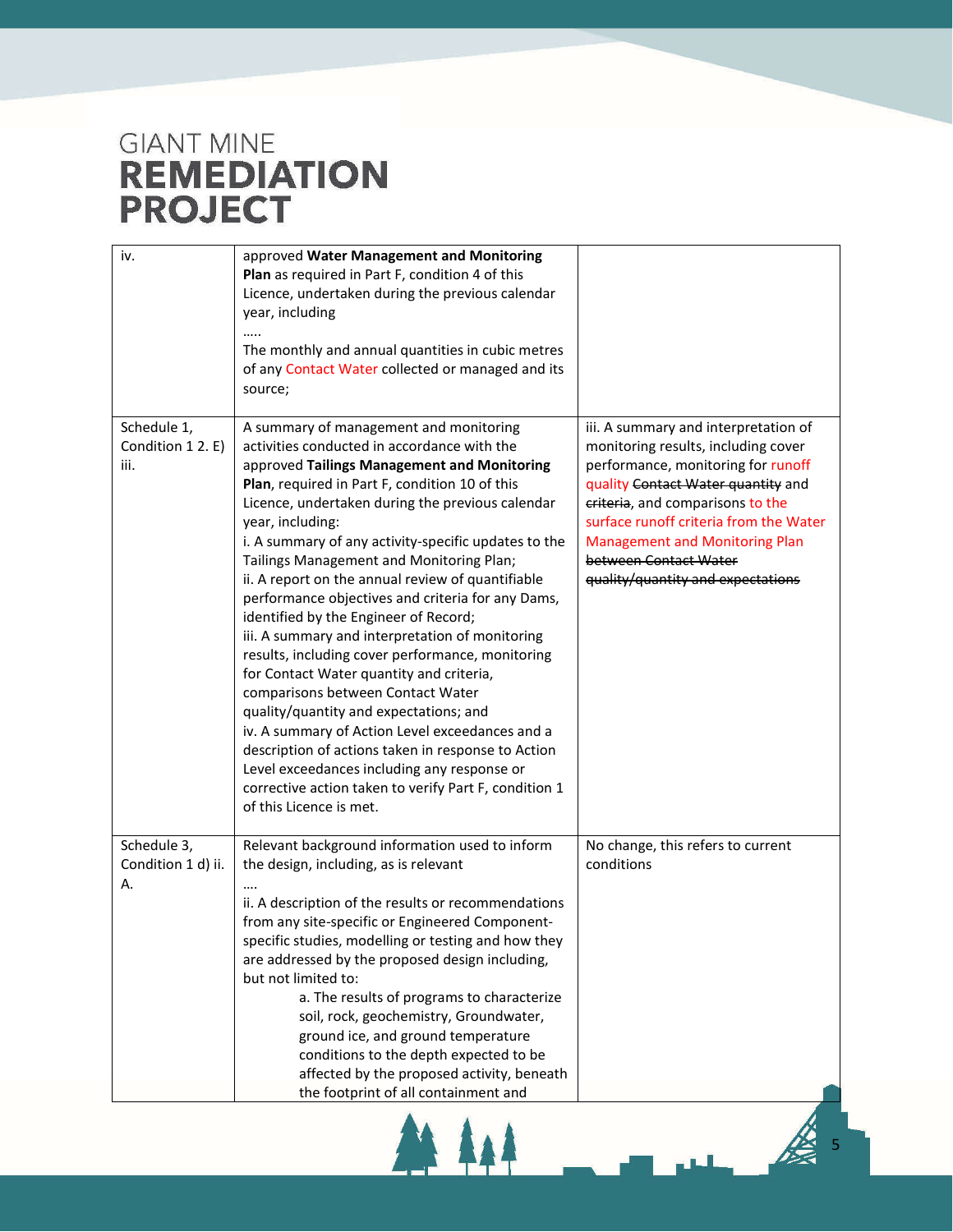|                    | Contact Water control structures, as                    |                     |
|--------------------|---------------------------------------------------------|---------------------|
|                    | deemed adequate by the Professional                     |                     |
|                    | Engineer responsible for the design.                    |                     |
|                    |                                                         |                     |
| Schedule 4,        | The Water Management and Monitoring Plan                | No changes required |
| <b>Condition 2</b> | referred to in Part F, condition 4 and 5 of this        |                     |
|                    | Licence shall include, but not be limited to, the       |                     |
|                    | following:                                              |                     |
|                    | a) Information regarding Water, Wastewater and          |                     |
|                    | Contact Water management, including:                    |                     |
|                    | i. A summary, with appropriate maps or diagrams,        |                     |
|                    | of the components of the Water management               |                     |
|                    | system, including monitoring locations, at key          |                     |
|                    | stages of Remediation and at post-closure               |                     |
|                    | including all the Water and Wastewater streams          |                     |
|                    | that report to and from it at each stage;               |                     |
|                    | ii. A description of the Closure Activities that will   |                     |
|                    | influence the Water management system at the            |                     |
|                    | site;                                                   |                     |
|                    | iii. A description of the process and facilities,       |                     |
|                    | including duration of use, intended for the             |                     |
|                    | purposes of:                                            |                     |
|                    | a. Obtaining Water from Yellowknife Bay;                |                     |
|                    | b. Managing and maintaining Minewater levels;           |                     |
|                    | c. Collecting, storing, and managing Contact Water,     |                     |
|                    | including a description of how surface Water            |                     |
|                    | management will change at key stages as site            |                     |
|                    | Remediation progresses;                                 |                     |
|                    | d. Collecting, storing, and managing any                |                     |
|                    | Wastewater resulting from the Project including a       |                     |
|                    | description of how Wastewater management will           |                     |
|                    | change at key stages as site Reclamation                |                     |
|                    | progresses; and                                         |                     |
|                    | e. The management of Sewage.                            |                     |
|                    | iv. A description of the process and facilities for the |                     |
|                    | treatment and Discharge of Wastewater to the            |                     |
|                    | Receiving Environment, including: a. A description      |                     |
|                    | of the Effluent Treatment Plant;                        |                     |
|                    | b. A description of the Water Treatment Plant and       |                     |
|                    | outfall;                                                |                     |
|                    | c. Plans for disposal of treatment residuals and        |                     |
|                    | reference to plans in the Waste Management and          |                     |
|                    | Monitoring Plan for disposal of treatment               |                     |
|                    | residuals;                                              |                     |

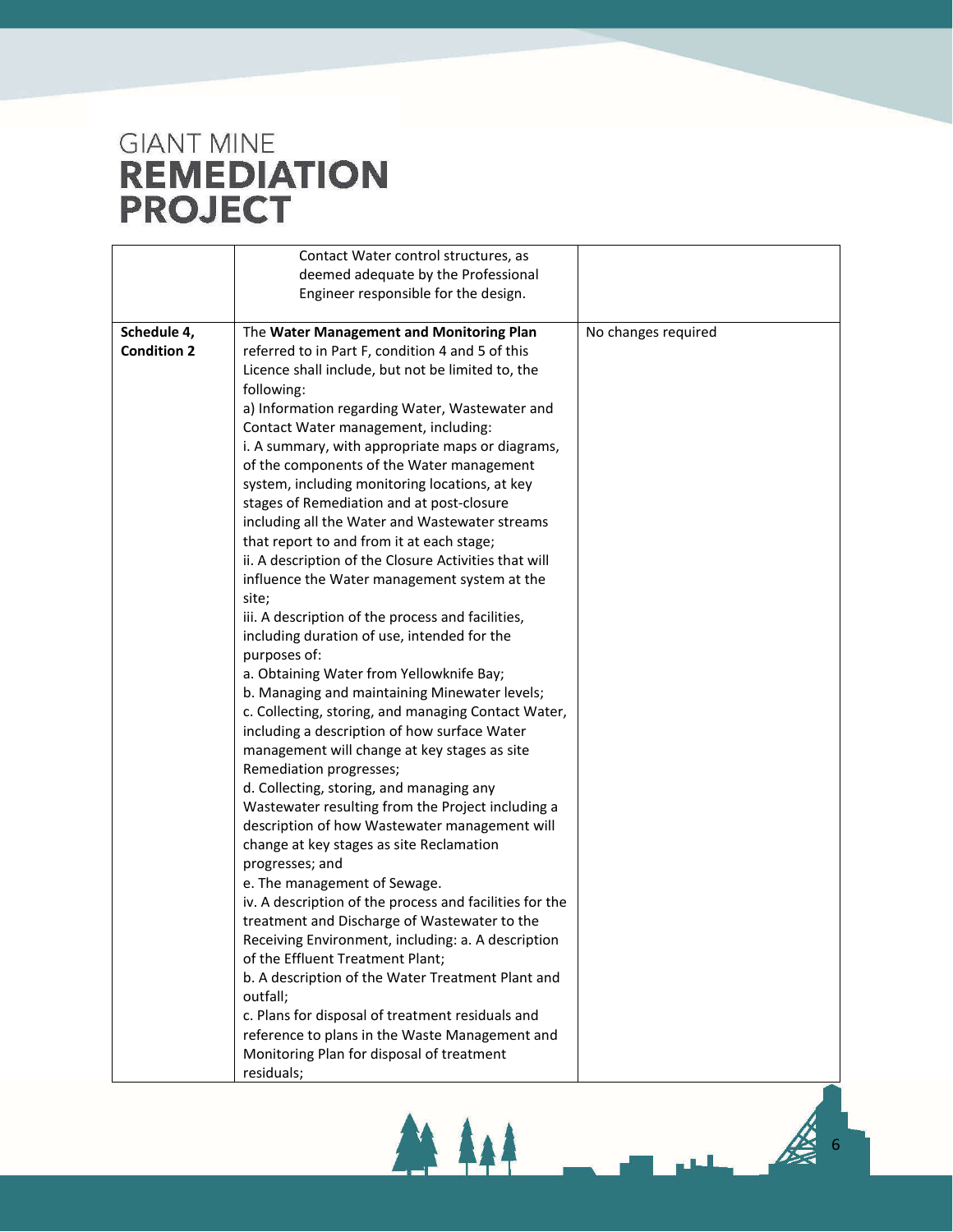|                                               | d. A specific chloride and sulphate management<br>and monitoring plan for the Water Treatment<br>Plant, including frequency of monitoring and<br>specific Actions Levels and response plans;                                                                                                                                                                                                                                                                                                                                                                                                                                                                                                                                                                                                                                                                                                                                                                                                                                                                                                                          |                                                                                                                                                                                                                                                                                                                                                                                                                                                                                                                                                                                                                                                                                                                                                                                                                                                                                                                                                                                                                                                                                                                                                                                                                                                                                                                                                                    |
|-----------------------------------------------|-----------------------------------------------------------------------------------------------------------------------------------------------------------------------------------------------------------------------------------------------------------------------------------------------------------------------------------------------------------------------------------------------------------------------------------------------------------------------------------------------------------------------------------------------------------------------------------------------------------------------------------------------------------------------------------------------------------------------------------------------------------------------------------------------------------------------------------------------------------------------------------------------------------------------------------------------------------------------------------------------------------------------------------------------------------------------------------------------------------------------|--------------------------------------------------------------------------------------------------------------------------------------------------------------------------------------------------------------------------------------------------------------------------------------------------------------------------------------------------------------------------------------------------------------------------------------------------------------------------------------------------------------------------------------------------------------------------------------------------------------------------------------------------------------------------------------------------------------------------------------------------------------------------------------------------------------------------------------------------------------------------------------------------------------------------------------------------------------------------------------------------------------------------------------------------------------------------------------------------------------------------------------------------------------------------------------------------------------------------------------------------------------------------------------------------------------------------------------------------------------------|
| Schedule 4,<br>Condition 2,<br>Item a) iv. e. | e. A Contact Water management and monitoring<br>plan, including, but not limited to:<br>i. Identification and evaluation of site-specific<br>Contact Water Discharge criteria (parameters and<br>concentrations) in alignment with the Board's<br>Water and Effluent Quality Management Policy;<br>ii. Details of toxicity testing for Contact Water,<br>including a procedure for follow up Water<br>chemistry monitoring and additional toxicity tests if<br>necessary;<br>iii. Identification of Surveillance Network Program<br>sites that will monitor compliance for Contact<br>Water Discharge prior to release to the Receiving<br>Environment;<br>iv. A protocol for determining how Contact Water<br>is deemed appropriate for Discharge to the<br>Receiving Environment including duration,<br>frequency, and analysis of testing;<br>v. A protocol for continued monitoring of Contact<br>Water-runoff from Engineered Components, once<br>Discharged, and determination that Discharge<br>criteria continue to be met;<br>vi. Contingency measures if Contact Water does<br>not meet Discharge criteria; | In addition to the comments<br>submitted in the GMRP Comments on<br>the MVLWB Draft Water Licence, the<br><b>GMRP</b> recommend that the Contact<br>Water management plan be re-titled<br>Contact Water Transition Plan as the<br>intent is provide the MVLWB with a<br>clear process by which the GMRP will<br>confirm that runoff from a sub-set of<br>Engineered Structures is not in contact<br>with waste and can therefore be<br>transition to non-contact water. We<br>believe this provides more specificity<br>as to the intent of the plan. We also<br>recommend adopting the term runoff<br>quality criteria as it too is more<br>accurate.<br>e. A Contact Water Transition<br>management and monitoring Plan,<br>including, but not limited to:<br>i. Identification and evaluation of site-<br>specific Contact Water Discharge<br>runoff quality criteria (parameters and<br>concentrations) in alignment with the<br>Board's Water and Effluent Quality<br>Management Policy;<br>ii. Details of toxicity testing for Contact<br>Water, including a procedure for<br>follow up Water chemistry monitoring<br>and additional toxicity tests if<br>necessary;<br>iii. Identification of Surveillance<br>Network Program sites that will<br>monitor compliance for <b>Contact Water</b><br>Discharge prior to release to the<br>Receiving Environment; |

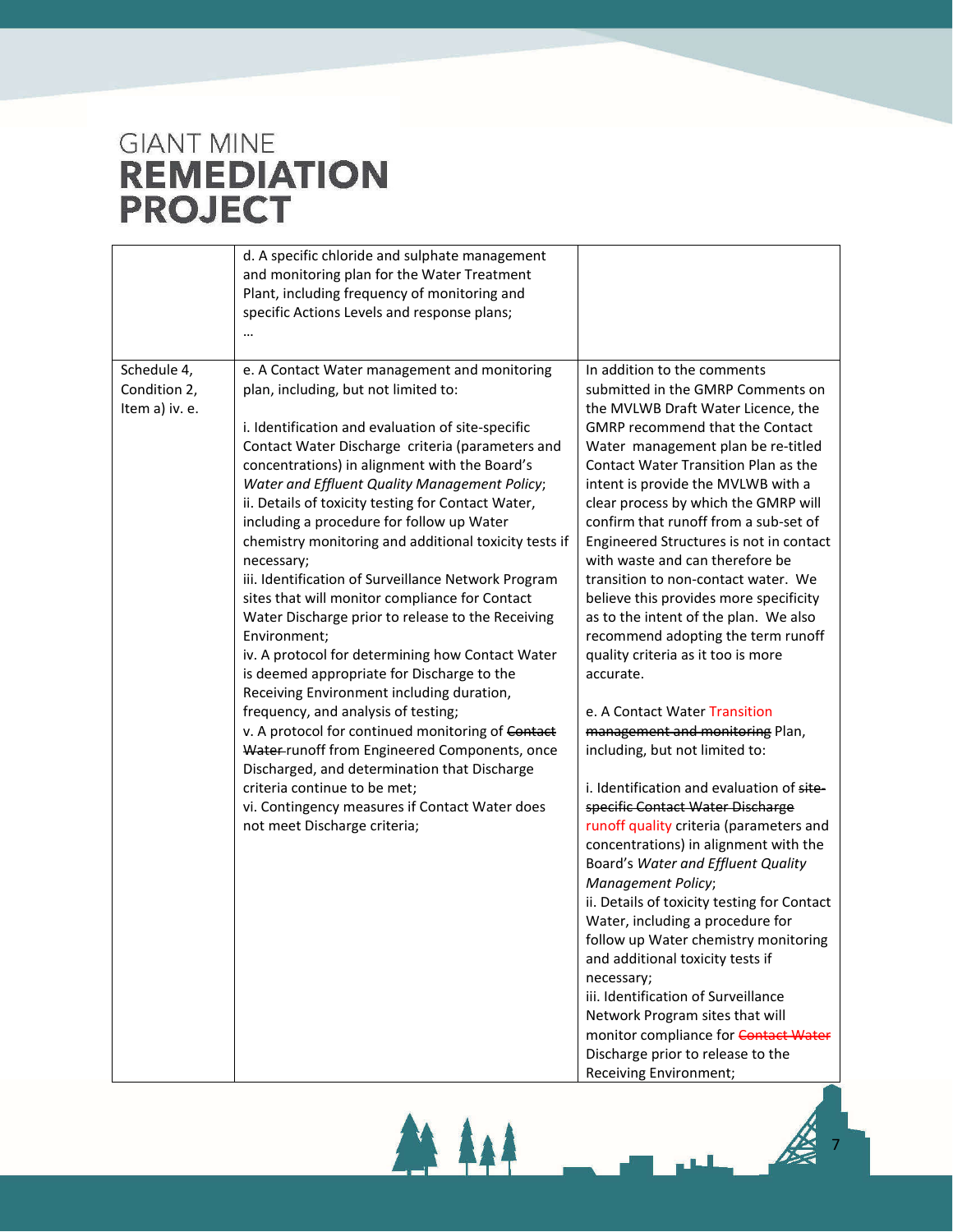iv. A protocol for determining how Contact Water is deemed appropriate for Discharge to the Receiving Environment including duration, frequency, and analysis of testing; v. A protocol for continued monitoring of Contact Water-runoff from Engineered Components, once Discharged, and determination that Discharge criteria continue to be met; vi. Contingency measures if Contact Water does not meet Discharge runoff quality criteria;

**Information Request 3**: Do the "parts" GMRP refers to in their response equate to Engineered Structures that comprise the larger Project Component from their proposed definitions? If not, how could the "parts" be defined? What does the GMRP see as the possible benefit to the overall activities and management of the proposed water licence by submitting the Closure and Reclamation Completion Reports in a piece-wise manner?

## **Response**:

The Project Components of the GMRP are very large and include multiple facilities and/or Engineered Structures and will be remediated over multiple years. The "parts" to which the GMRP refers are the sub-components of a Project-Component such as a pit or a TCA. For example, the Tailings Project Component comprises the South Pond, North Pond, Central Pond, Northwest Pond and Polishing and Settling Ponds and Foreshore Tailings. The work on the Tailings Project Component will likely take the majority of active remediation. The remediation will be completed for different facilities or TCAs at different times during active remediation. The GMRP submits that it is more efficient and more relevant to provide Closure and Reclamation Completion Reports for each facility/sub-component directly after remediation is complete rather than waiting until the very end of all remediation to submit one very large, and less timely report. This will allow for review at a more relevant time.

**Information Request 4**: Does the GMRP propose that the Post-Closure Monitoring and Maintenance Plan be considered for approval during the term of this Water Licence? If yes, how does this align with the Scope of this Licence being limited to Phase 1 and Phase 2 of the Project?

### **Response**:

As stated in GMRP's comments on the MVLWB Draft Water Licence, the GMRP does not support limiting the scope of this Licence to Phase 1 and Phase 2 of the Project. Referring to phases of the project is